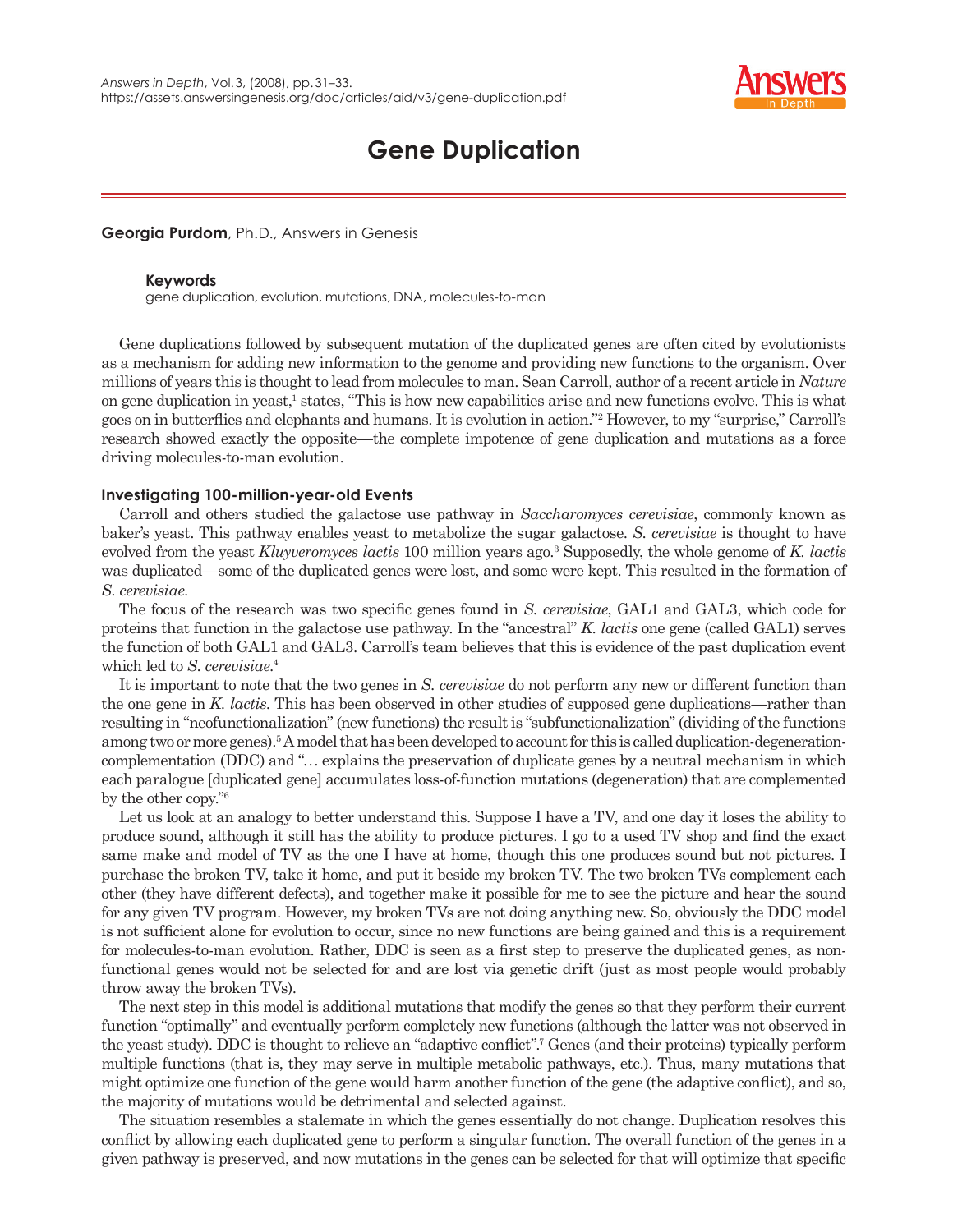function. This supposedly happened in S. cerevisiae with the GAL1 and GAL3 genes (duplicate of the GAL1 gene in *K. lactis*), and this led to ". . . more complex and, in some ways, [a] more optimal genetic pathway."8

#### **Were You There?**

Once again we have a classic case of circular reasoning. The scientists must assume evolution is true to claim that duplication events 100 million years ago led to the species *S. cerevisiae*, but then claim that these duplication events are evidence of "evolution in action." It cannot be evidence for something if you must assume that something is already true to interpret the evidence!

# **The DDC Model and Creation**

The DDC model by itself may potentially fit within a creation framework. The model encompasses mutations in genes that lead to loss of information and/or function. These mutations could potentially compensate for each other if this were occurring in two copies of the same gene. This would resemble a case where individuals are carriers for certain recessive genetic disorders: they have two copies for every gene (one from mom and one from dad); one copy is defective (mutations), and one is normal (no mutations). The normal gene compensates for the defective gene, and thus, the individual does not have the disease. Duplication of genes followed by compensatory mutations may be a mechanism for survival of organisms in a post-Fall world.

The problem comes with the next step, which involves mutations that supposedly lead to "optimization" of the singular functions of the genes (and eventually to new functions of the genes). Natural selection does not occur at the DNA (genotypic) level—only at the whole organism (phenotypic) level.9 The mutations in the duplicated genes would need to lead to proteins that significantly alter the fitness or survival of the whole organism. The article indicated that the fitness differences in the yeast studied were very small, requiring an extremely sensitive assay.10 Thus, it is likely that these "optimization" mutations would not accumulate and be lost by genetic drift.

#### **Not "Evolution in Action"**

What is clearly not shown in the article is evidence for molecules-to-man evolution. Instead, we observe just how powerless duplication and mutation really are for adding new information that leads to the gain of new functions. However, the authors of the article seem to think otherwise. Carroll states, "They [GAL1 and GAL3 in *S. cerevisiae*] became optimally connected in that job [their role in the galactose use pathway]. They're working in cahoots, but together they are better at the job the ancestral gene held. Natural selection has taken one gene with two functions and sculpted an assembly line with two specialized genes."11 The *Nature* article also states, "After whole-genome duplication, S. cerevisiae GAL1 and GAL3 were integrated into a more complex and, in some ways, more optimal genetic pathway."12

These statements are a clear example of prejudicial conjecture on the part of the scientists and not based on fact. The terms optimal, better, and more complex are based solely on their conjecture or assumption that the more "advanced" *S. cerevisiae* evolved from the more "primitive" yeast *K. lactis* 100 million years ago. The preferred evolutionary scenario would seem to be just the opposite: *S. cerevisiae* would be the ancestor, since it requires two genes for the same job that *K. lactis* manages to do with just one gene.

Carroll states, "We retraced the steps of evolution."13 "Retraced"? What they did was concoct an evolutionary scenario with which to interpret the data in order to get an evolutionary conclusion! Evolution infers a gain of new information and new functions. All of the mutations they think have occurred in the GAL1 and GAL3 genes in *S. cerevisiae* are loss of information and/or function mutations when compared to the GAL1 gene in *K. lactis*. They involve the loss of binding sites for proteins, the loss of enzymatic activity, and the loss of orientation of the binding sites. So, no new information, no new functions, and yeast are still yeast!

Carroll also states, "When compounded over time, these very small changes [that have led to the formation of GAL1 and GAL3 in *S. cerevisiae*] make one group of organisms successful and they out-compete others."14 Within a creationist framework it is possible that *K. lactis* and *S. cerevisiae* are members of the same kind of yeast and that alterations (including duplications and mutations) occurred in the past leading to the formation of *S. cerevisiae* from *K. lactis* or vice versa. Both *K. lactis* and *S. cerevisiae* exist today; so, it may be that certain environmental conditions have led to their formation from each other.

The evidence seems to fit the creationist orchard model of variation within a kind while not supporting the evolutionary tree of life model of evolution from one kind to another. It is also possible that *S. cerevisiae* and *K. lactis* are representatives of different created kinds of yeast and that the genetic differences in GAL1 and GAL3